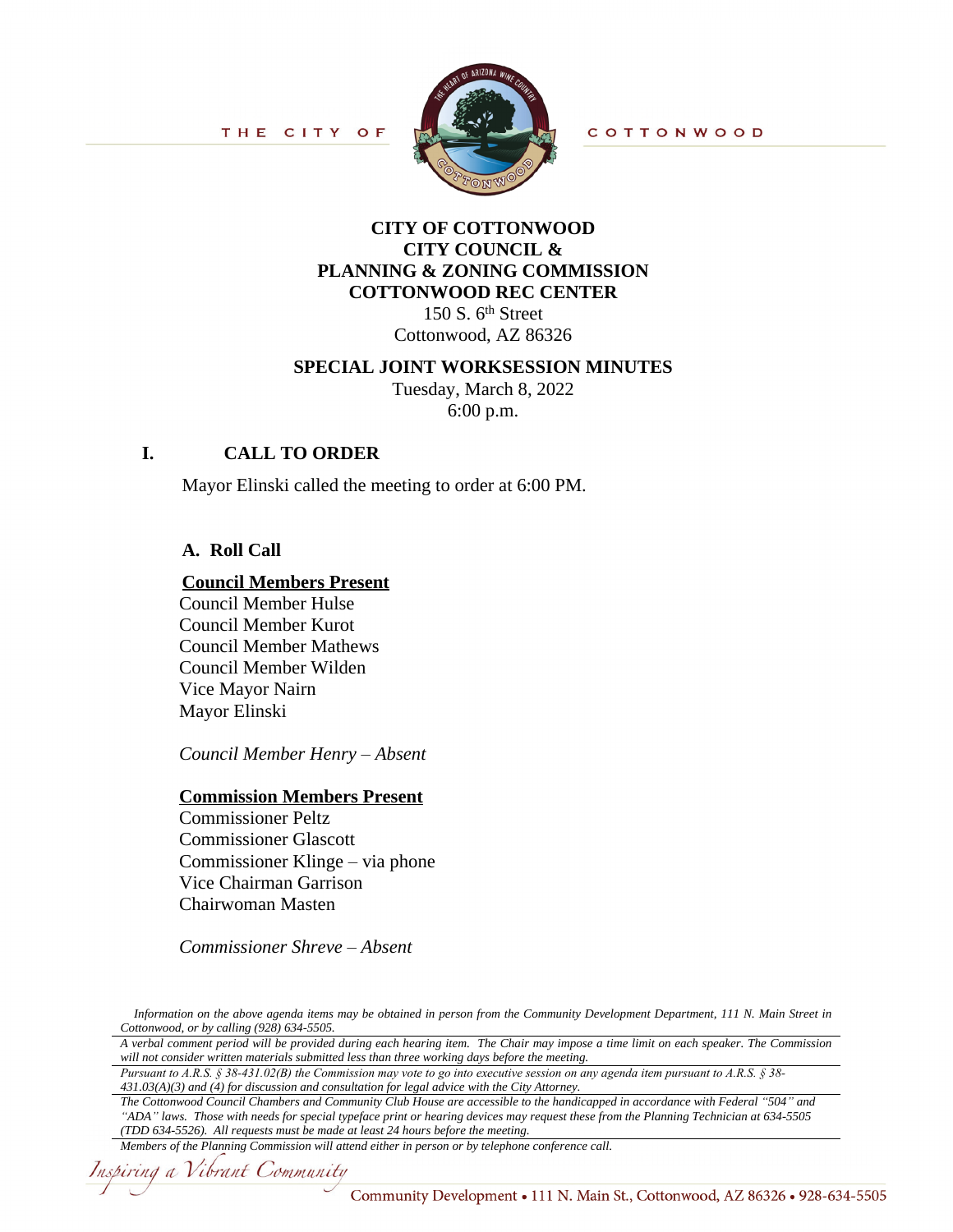

**COTTONWOOD** 

#### **Staff Members Present**

Ron Corbin, City Manager Rudy Rodriguez, Deputy City Manager Steve Horton, City Attorney Scott Ellis, Community Development Director Gary Davis, Community Development Senior Planner Jim Padgett, Community Development Planner Kelly Jobe, Community Development Administrative Assistant, Recorder

## **II. ITEMS FOR DISCUSSION, CONSIDERATION AND POSSIBLE DIRECTION TO STAFF:**

DISCUSSION, CONSIDERATION AND POSSIBLE DIRECTION TO STAFF REGARDING A PROPOSED REZONING OF APPROXIMATELY 11.63 ACRES OF LAND NEAR THE INTERSECTION OF SILVERADO DRIVE AND RODEO DRIVE FROM C-2 (HEAVY COMMERCIAL) TO PAD (PLANNED AREA DEVELOPMENT)

Director Ellis – stated this property was annexed into the city a number of years ago and the zoning was changed to C-2. When a previous developer submitted a project in 2005, they were unable to comply with the stipulations due to the zoning and the project was pulled. There were many county residents in the area that came forward during the public meetings against the project. He stated they have new applicants that are requesting a rezone from the C-2 to PAD, and they are here tonight to share their presentation of the residential, multifamily homes and to answer any questions the Council and the Commission may have.

Charity with Miramonte Homes shared a power point presentation for their proposed project. She stated they are proposing 152 residential loft style apartments that range from. 1,  $2 \& 3$ bedroom, 38 – 4plex buildings a clubhouse with amenities including work out facilities and a pedestrian pathway that would lead to the already established 5' sidewalks. She stated this is a great centralized location where public transportation would be accessible. Between the existing residents and this project, there will be a 10' landscape buffer. Every unit will have ADA access because every bedroom is on the main level. These lofts will be sustainable and will all be energy star certified as well as LED interior and exterior lighting. They include low BMC and formaldehyde free appliances, carpets cabinets and paint and energy recovery ventilators for air

Information on the above agenda items may be obtained in person from the Community Development Department, 111 N. Main Street in *Cottonwood, or by calling (928) 634-5505.*

A verbal comment period will be provided during each hearing item. The Chair may impose a time limit on each speaker. The Commission *will not consider written materials submitted less than three working days before the meeting.*

*Pursuant to A.R.S. § 38-431.02(B) the Commission may vote to go into executive session on any agenda item pursuant to A.R.S. § 38- 431.03(A)(3) and (4) for discussion and consultation for legal advice with the City Attorney.*

*The Cottonwood Council Chambers and Community Club House are accessible to the handicapped in accordance with Federal "504" and "ADA" laws. Those with needs for special typeface print or hearing devices may request these from the Planning Technician at 634-5505 (TDD 634-5526). All requests must be made at least 24 hours before the meeting.*

*Members of the Planning Commission will attend either in person or by telephone conference call.*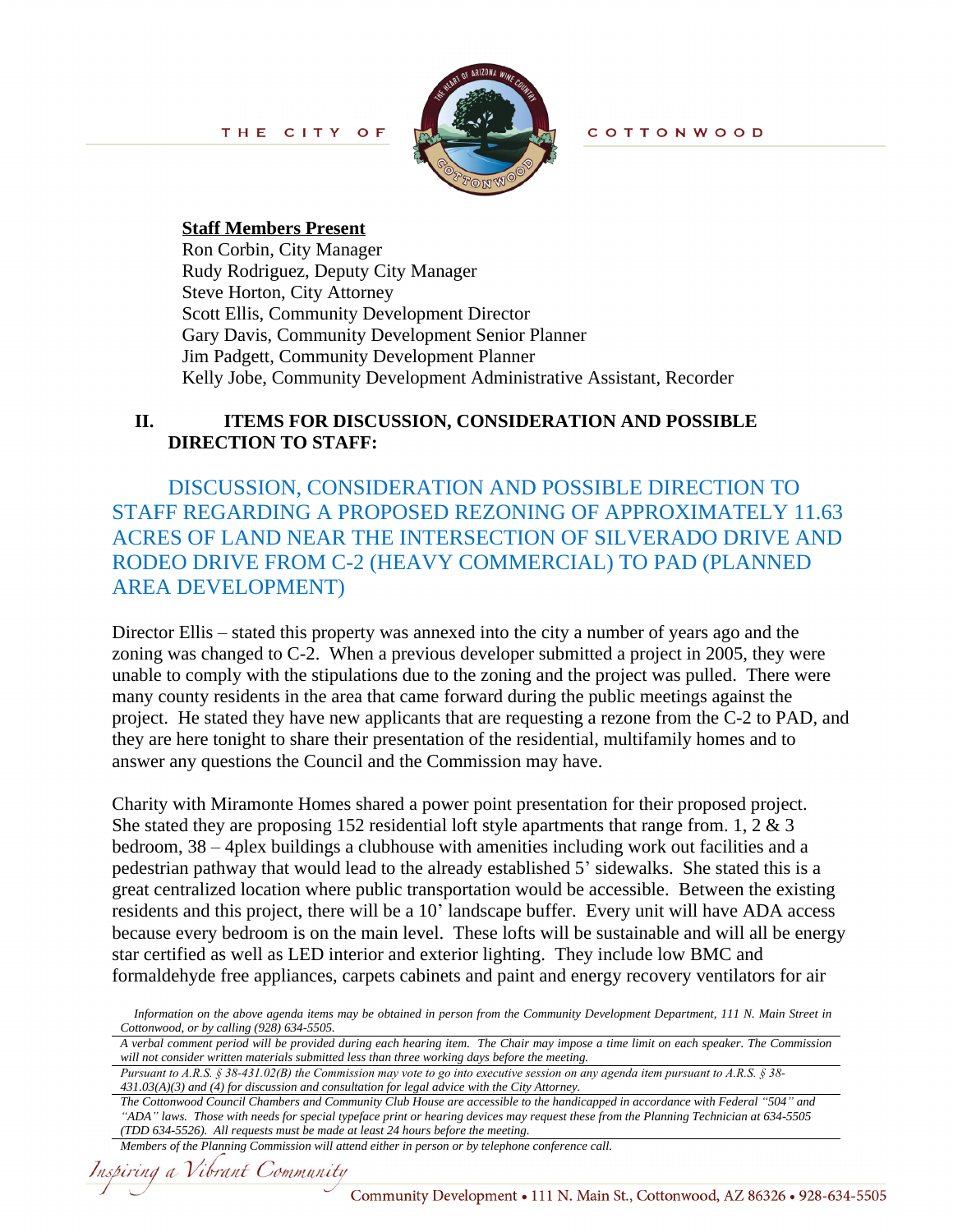THE CITY OF



**COTTONWOOD** 

quality. Home energy level rating score that would be below 58. The development costs are purposed to be 42% more energy efficient than a standard home, with a savings of over 77%. She stated the elevations are purposed to be 3366' & 3383' above sea level, the max purposed height for our buildings are just under 25'.

Director Ellis stated one stipulation is that it sets a maximum overall height of anything above 3386 feet above sea level so that is one of the issues here, it prevents them from doing this project.

Council Member Kurot asked if the base could be lowered to take care of the height issue.

Charity of Miramonte stated they consulted with an engineer to possibly grade the site down, it would cost between 1.8 and 3.6 million dollars. She stated this project would range anywhere from 2 – 10 feet above the existing residential homes. She stated they would be able to see over their development. She stated the development would follow the stipulations of the R-3 Multi Family Zoning Standards. She stated today, this community is over 2600 housing units deficient and will only grow from there. There is a need today and they would like to help that need by bringing the 152 units to this proposed parcel.

Vice Mayor Narin asked the range of rent they are looking at charging.

Chris with Miramonte stated this project is being developed for workforce housing. They do not have exact numbers at this time but they will be presented if the Zone change is approved, they will include that in the next presentation.

Chairwoman Masten asked about water reclamation for landscaping on this project.

Charity stated they will be planting native and drought tolerant landscaping. When the project moves forward, they will be designing the landscaping and watering systems to also be sustainable.

City Manager Ron Corbin stated this development would be on sewer and this summer, the City will be drilling an ejection well and plans on using most of the captured reclaimed water for reuse or recycled.

Information on the above agenda items may be obtained in person from the Community Development Department, 111 N. Main Street in *Cottonwood, or by calling (928) 634-5505.*

A verbal comment period will be provided during each hearing item. The Chair may impose a time limit on each speaker. The Commission *will not consider written materials submitted less than three working days before the meeting.*

*Pursuant to A.R.S. § 38-431.02(B) the Commission may vote to go into executive session on any agenda item pursuant to A.R.S. § 38- 431.03(A)(3) and (4) for discussion and consultation for legal advice with the City Attorney.*

*The Cottonwood Council Chambers and Community Club House are accessible to the handicapped in accordance with Federal "504" and "ADA" laws. Those with needs for special typeface print or hearing devices may request these from the Planning Technician at 634-5505 (TDD 634-5526). All requests must be made at least 24 hours before the meeting.*

*Members of the Planning Commission will attend either in person or by telephone conference call.*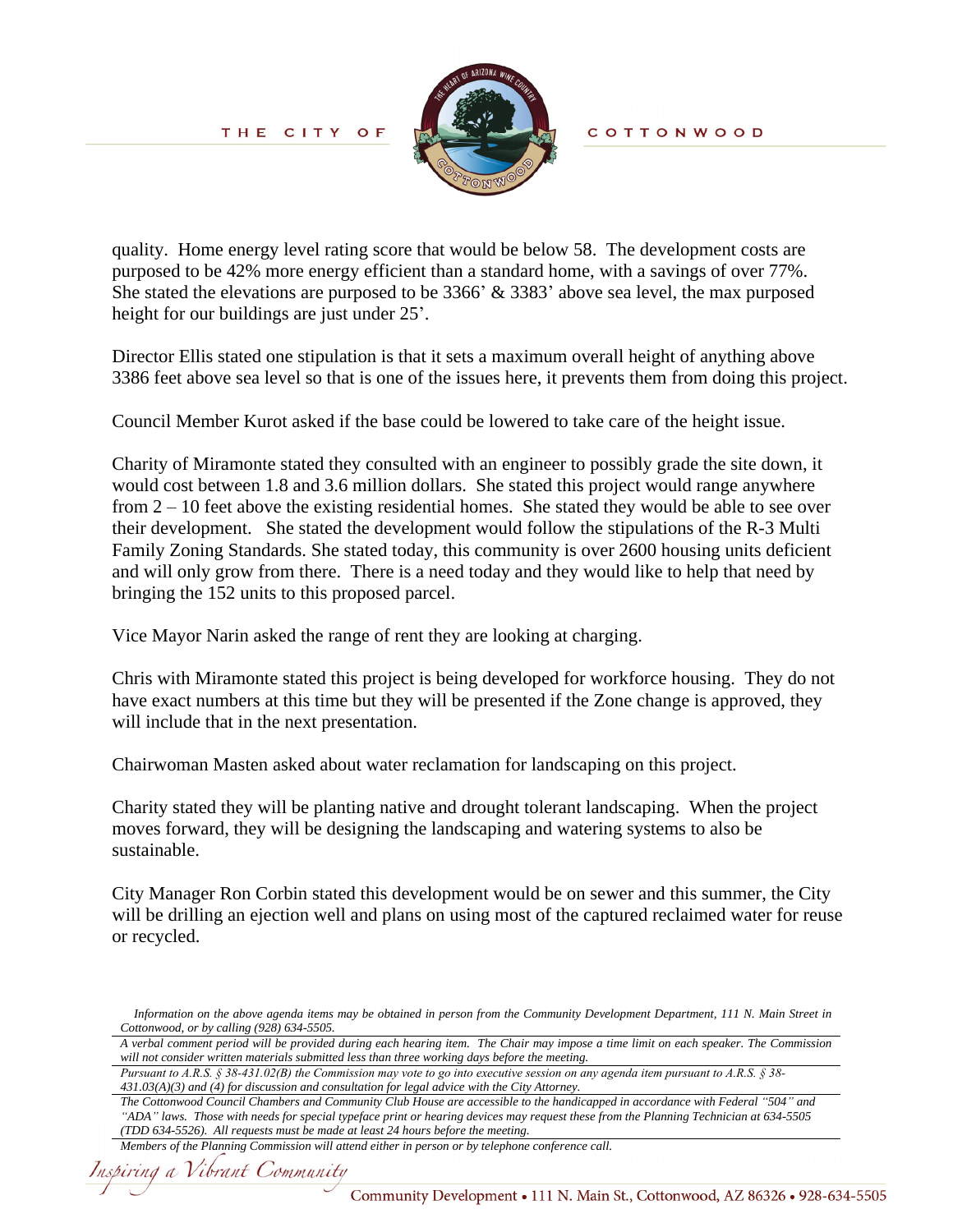

Planning & Zoning Commission unanimously agreed that this is housing that is needed, the residents surrounding this property will still have a view, which may actually be better than the present one looking at the back of Walmart and a couple car dealerships. They stated when you purchase a lot for a home, there is no guarantee the views will remain the same surrounding their property. They are glad to see the plans on sustainability for this project.

Vice Chairman Garrison stated he will have questions when this application is submitted for Planning & Zoning approval; he does not feel comfortable with only one exit in and out. He feels it is a safety issue and would like to see a second ingress/egress on this property, otherwise it is a great use of this property at the right time in the right place.

City Council members also unanimously agreed that the need for workforce housing is dire. They did suggest with this being workforce housing to make sure the parking spaces will fit large work trucks. It was stated that one of the council members had a wonderful view in 1997 when he purchased his home. Since then more homes were built, trees grew, and he has absolutely no view anymore and you are just not guaranteed a view unless you purchase a large amount of land. They also share the concern of only having one ingress/egress. They feel this would be a better fit and the existing residents would prefer this development over another commercial building at this location. There was mention that a great deal of workforce makes too much to qualify for the lowincome housing, but are priced out of any other housing. It was insisted the area needs this development to move forward to the next step.

Mayor Elinski stated it is definitely a united front between the Planning & Zoning Commission and City Council. He stated change and growth is both difficult and challenging but we have done the studies and know what we need. He stated if this moves forward, there will be the public meetings and we will address any existing concerns from residents as this evolves. He asked if the stipulations change if the zoning goes from C-2 to a PAD.

City Attorney, Steve Horton stated that is correct, the proposal is to start over with the rezoning which is a legislative process.

Director Ellis stated one of the first steps the applicant will have is to have a public neighborhood meeting, prior to it going to the Planning & Zoning Commission. They will need to have a presentation that includes a sight plan, elevations, basically everything that will be required to be presented to both Planning & Zoning and City Council for approval. He stated the requirement is

*Pursuant to A.R.S. § 38-431.02(B) the Commission may vote to go into executive session on any agenda item pursuant to A.R.S. § 38- 431.03(A)(3) and (4) for discussion and consultation for legal advice with the City Attorney.*

*The Cottonwood Council Chambers and Community Club House are accessible to the handicapped in accordance with Federal "504" and "ADA" laws. Those with needs for special typeface print or hearing devices may request these from the Planning Technician at 634-5505 (TDD 634-5526). All requests must be made at least 24 hours before the meeting.*

```
Members of the Planning Commission will attend either in person or by telephone conference call.
```
Information on the above agenda items may be obtained in person from the Community Development Department, 111 N. Main Street in *Cottonwood, or by calling (928) 634-5505.*

A verbal comment period will be provided during each hearing item. The Chair may impose a time limit on each speaker. The Commission *will not consider written materials submitted less than three working days before the meeting.*